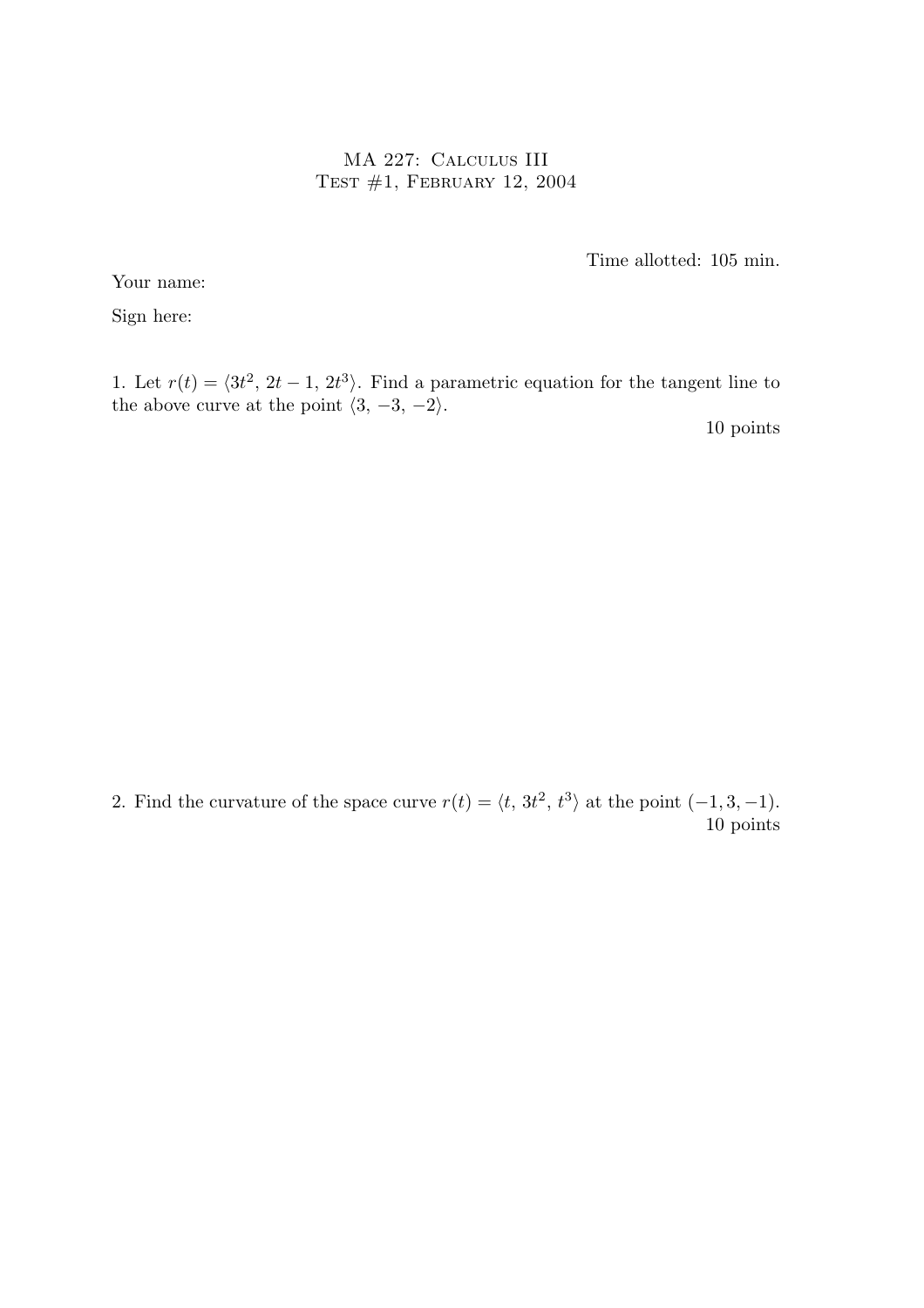3. Let  $r(t) = \langle 3t, 2 \cos t, \sin t \rangle$ . Find the tangential and normal components of the acceleration (i. e.  $a_T$  and  $a_N$ ) at the point  $\langle 3\pi, -2, 0 \rangle$ .

10 points

4. Calculate the limit

$$
\lim_{(x,y)\to(0,4)}\frac{x^2y}{1-\cos x}.
$$

10 points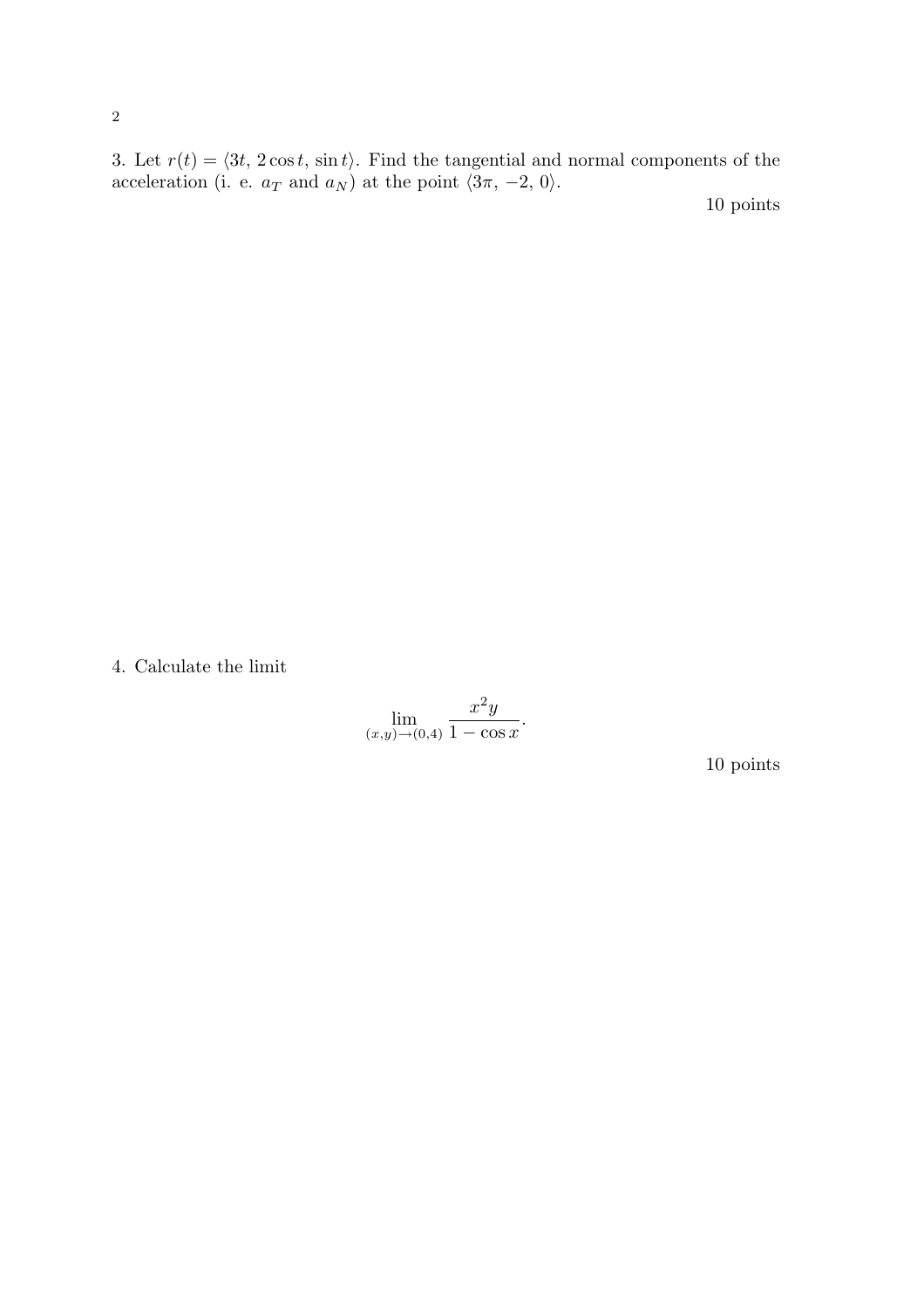5. Find  $\partial z/\partial x$  and  $\partial z/\partial y$  if

$$
5x^2 - y^2 + z^2 = x(y - z).
$$

10 points

6. Find the velocity, acceleration, and the speed of the particle with the position function  $\vec{r}(t) = \langle e^{2t}, 2\sin 3t, t^2 \rangle$ .

10 points